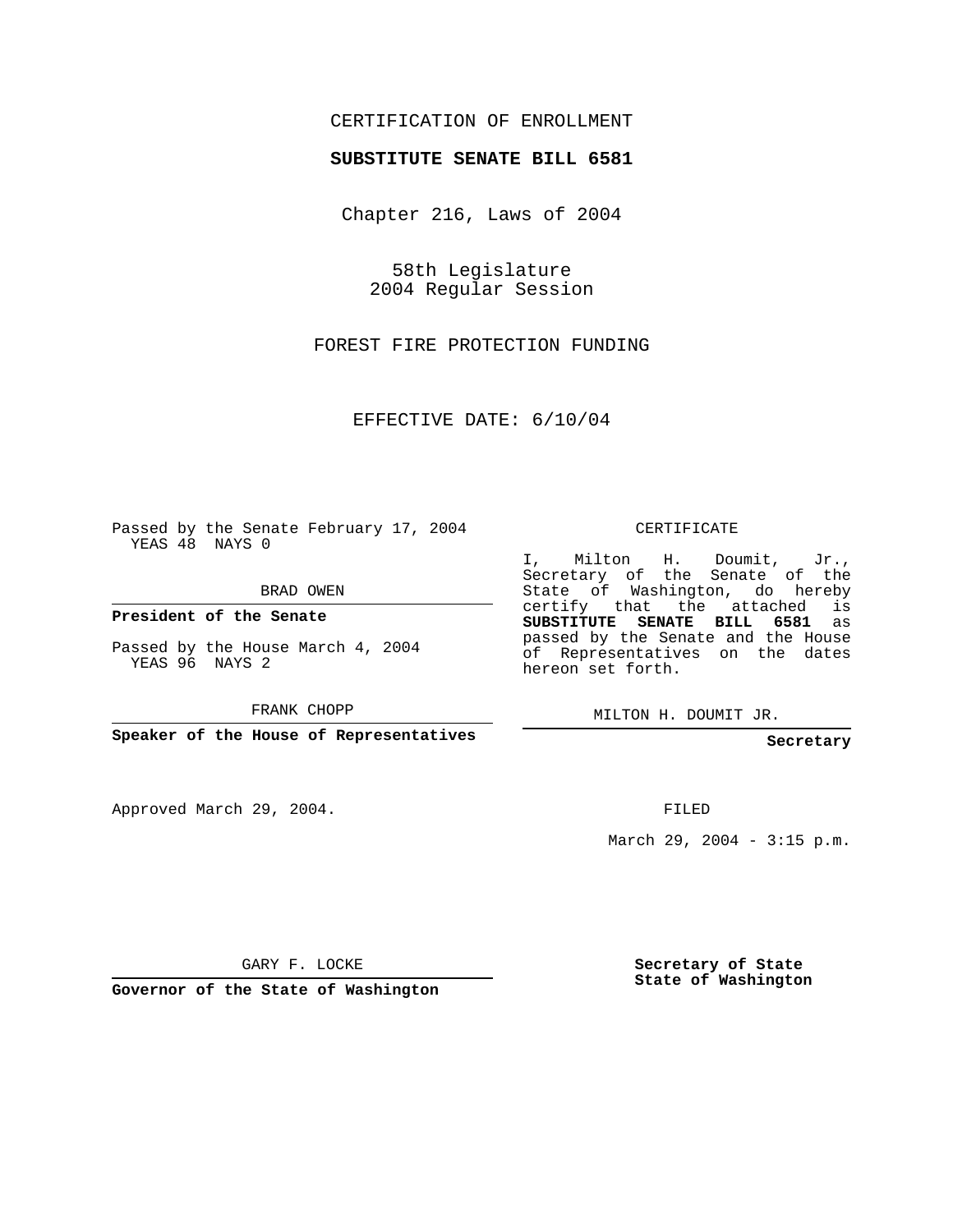## **SUBSTITUTE SENATE BILL 6581** \_\_\_\_\_\_\_\_\_\_\_\_\_\_\_\_\_\_\_\_\_\_\_\_\_\_\_\_\_\_\_\_\_\_\_\_\_\_\_\_\_\_\_\_\_

\_\_\_\_\_\_\_\_\_\_\_\_\_\_\_\_\_\_\_\_\_\_\_\_\_\_\_\_\_\_\_\_\_\_\_\_\_\_\_\_\_\_\_\_\_

Passed Legislature - 2004 Regular Session

**State of Washington 58th Legislature 2004 Regular Session**

**By** Senate Committee on Natural Resources, Energy & Water (originally sponsored by Senator Hargrove)

READ FIRST TIME 02/06/04.

1 AN ACT Relating to funding for forest fire protection; and amending RCW 76.04.610.

BE IT ENACTED BY THE LEGISLATURE OF THE STATE OF WASHINGTON:

 **Sec. 1.** RCW 76.04.610 and 2001 c 279 s 2 are each amended to read as follows:

 (1) If any owner of forest land within a forest protection zone neglects or fails to provide adequate fire protection as required by RCW 76.04.600, the department shall provide such protection and shall annually impose the following assessments on each parcel of such land: (a) A flat fee assessment of fourteen dollars and fifty cents; and (b) twenty-five cents on each acre exceeding fifty acres. Assessors may, at their option, collect the assessment on tax exempt lands. If the assessor elects not to collect the assessment, the department may bill the landowner directly.

 (2) An owner who has paid assessments on two or more parcels, each containing fewer than fifty acres and each within the same county, may obtain the following refund:

 (a) If all the parcels together contain less than fifty acres, then the refund is equal to the flat fee assessments paid, reduced by the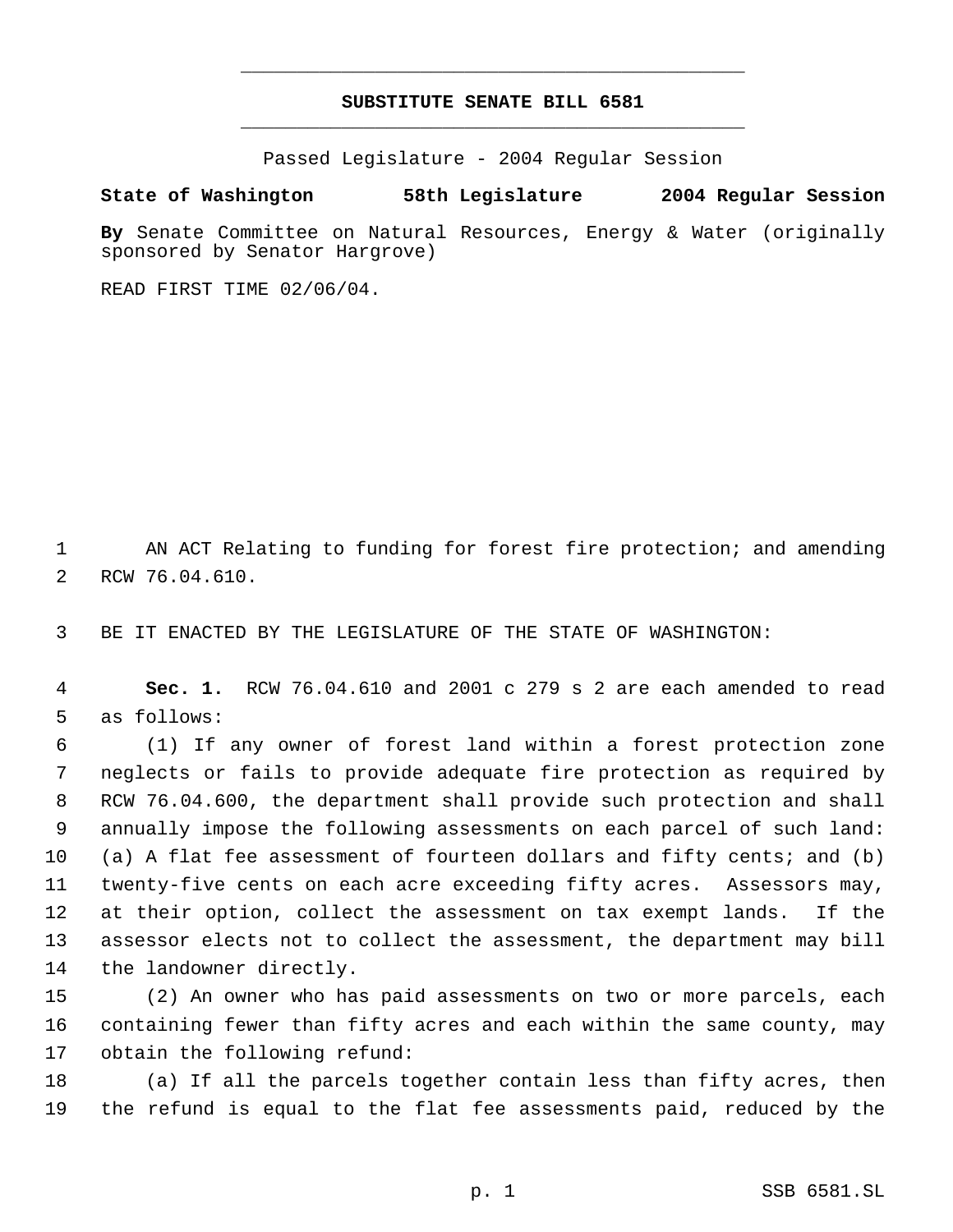total of (i) fourteen dollars and (ii) the total of the amounts retained by the county from such assessments under subsection (5) of this section.

 (b) If all the parcels together contain fifty or more acres, then the refund is equal to the flat fee assessments paid, reduced by the total of (i) fourteen dollars, (ii) twenty-five cents for each acre exceeding fifty acres, and (iii) the total of the amounts retained by the county from such assessments under subsection (5) of this section. Applications for refunds shall be submitted to the department on a form prescribed by the department and in the same year in which the assessments were paid. The department may not provide refunds to applicants who do not provide verification that all assessments and property taxes on the property have been paid. Applications may be made by mail.

 In addition to the procedures under this subsection, property owners with multiple parcels in a single county who qualify for a refund under this section may apply to the department on an application listing all the parcels owned in order to have the assessment computed on all parcels but billed to a single parcel. Property owners with the following number of parcels may apply to the department in the year indicated:

| 22 | Year                           | Number of Parcels               |
|----|--------------------------------|---------------------------------|
| 23 | 2002                           | 10 or more parcels              |
| 24 | 2003                           | 8 or more parcels               |
| 25 | 2004 and thereafter            | 6 or more parcels               |
| 26 | (( <del>2005</del>             | 4 or more parcels               |
| 27 | <del>2006 and thereafter</del> | <del>2 or more parcels</del> )) |

 The department must compute the correct assessment and allocate one parcel in the county to use to collect the assessment. The county must then bill the forest fire protection assessment on that one allocated identified parcel. The landowner is responsible for notifying the department of any changes in parcel ownership.

 (3) Beginning January 1, 1991, under the administration and at the discretion of the department up to two hundred thousand dollars per year of this assessment shall be used in support of those rural fire districts assisting the department in fire protection services on forest lands.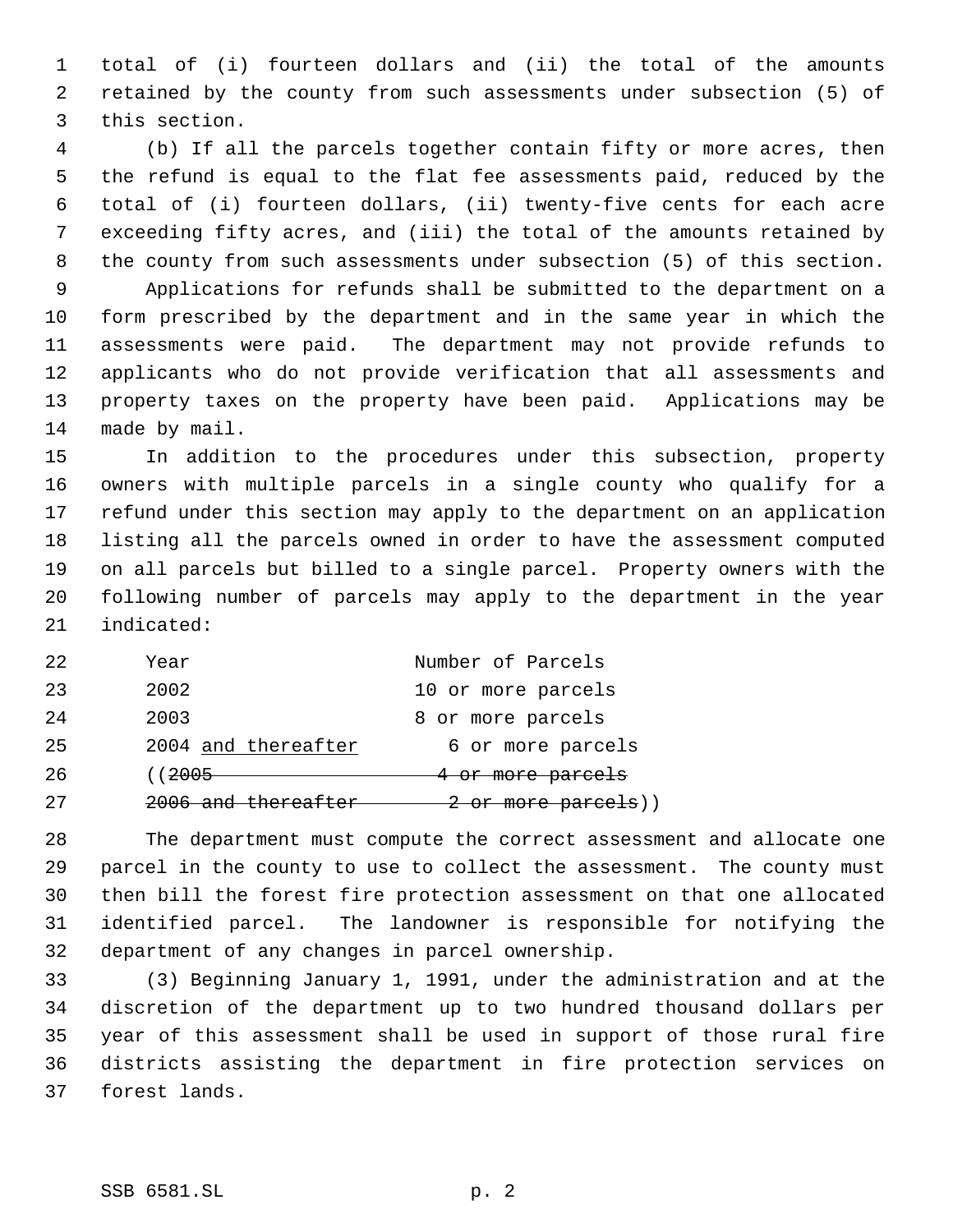(4) For the purpose of this chapter, the department may divide the forest lands of the state, or any part thereof, into districts, for fire protection and assessment purposes, may classify lands according to the character of timber prevailing, and the fire hazard existing, and place unprotected lands under the administration of the proper district. Amounts paid or contracted to be paid by the department for protection of forest lands from funds at its disposal shall be a lien upon the property protected, unless reimbursed by the owner within ten days after October 1st of the year in which they were incurred. The department shall be prepared to make statement thereof, upon request, to a forest owner whose own protection has not been previously approved as to its adequacy, the department shall report the same to the assessor of the county in which the property is situated. The assessor shall extend the amounts upon the tax rolls covering the property, and upon authorization from the department shall levy the forest protection assessment against the amounts of unimproved land as shown in each ownership on the county assessor's records. The assessor may then segregate on the records to provide that the improved land and improvements thereon carry the millage levy designed to support the rural fire protection districts as provided for in RCW 52.16.170.

 (5) The amounts assessed shall be collected at the time, in the same manner, by the same procedure, and with the same penalties attached that general state and county taxes on the same property are collected, except that errors in assessments may be corrected at any time by the department certifying them to the treasurer of the county in which the land involved is situated. Assessments shall be known and designated as assessments of the year in which the amounts became reimbursable. Upon the collection of assessments the county treasurer shall place fifty cents of the total assessments paid on a parcel for fire protection into the county current expense fund to defray the costs of listing, billing, and collecting these assessments. The treasurer shall then transmit the balance to the department. Collections shall be applied against expenses incurred in carrying out the provisions of this section, including necessary and reasonable administrative costs incurred by the department in the enforcement of these provisions. The department may also expend sums collected from owners of forest lands or received from any other source for necessary